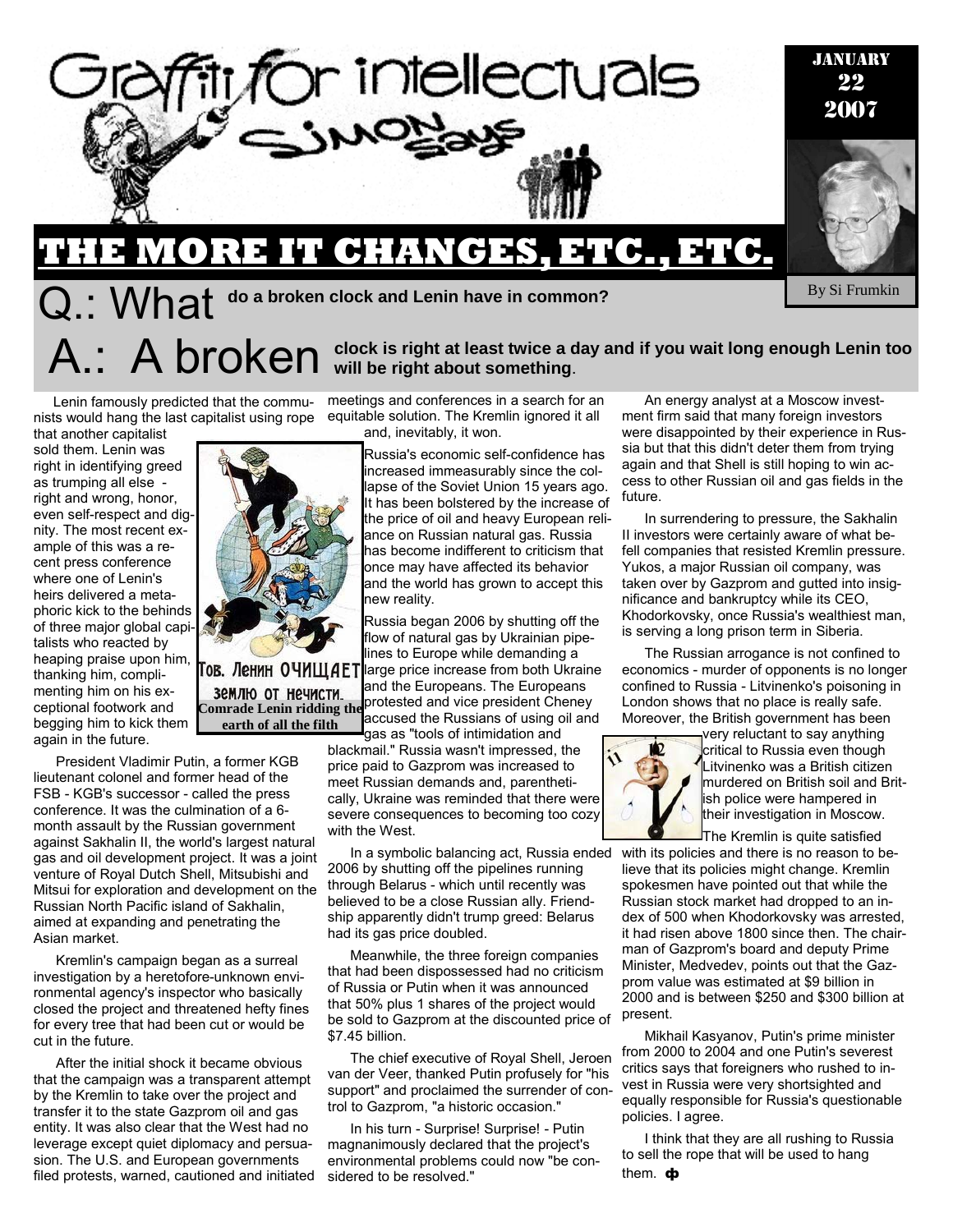## **BIGGEST STORY OF OUR TIME:**

### **OUR SELF-EXTINCTION** By Mark Steyn, December 14, 2006

Suppose for a moment that the birth in Bethlehem that Christians celebrate this week<br>Suppose for a moment that it is, as the secularists would have it, mere mumbo jumbo, superstition, a myth. In other words, consider it not as an event but as a narrative. You want to launch a big new global movement from scratch. So what do you use?

#### The birth of a child.

If Christianity is just a myth, then it is, so to speak, an immaculately conceived one. On the one hand, what could be more powerless than a newborn babe? On the other, without a newborn babe, man is ultimately powerless. For, without new life, there can be no civilization, no society, no nothing.

"The world has collapsed," announces a BBC newsman in a new movie. "Only Britain soldiers on." Europe in 1940? No, 2027. Adapted from P.D. James' dystopian novel, *Children Of Men* is set on a planet in which humanity is barren. That's to say, it can no longer reproduce. And you'd be amazed at

how much else collapses with the fertility rate.

You might have a hard time finding ''Children Of Men'' at your local multiplex. It's a more pertinent Christmas movie this holiday season than ''Bad Santa 3'' or ''The Santa Clause 8,'' but Universal seems to have got cold feet and all but killed the picture. In

an enthusiastic review in Seattle Weekly, J. Hoberman observed: "Universal may have deemed 'Children' too grim for Christmas, but it is premised on a reverence for life that some might term religious." Granted, he's in the godless precincts of Seattle, that last bit of Muslims or any other sigthe sentence -- "some might" -- seems a tad qualified. Obviously, Christianity has a "reverence for life." So too does Judaism: all that begetting the eyes glaze over at in the Old Testament, going right back to God's injunction to be fruitful and multiply.

Christmas is a good time not just for Christians to ponder the central proposition of their faith -- the baby in the manger -- but for post-Christian secularists to ponder the central proposition of theirs: that religion is a lot of goofy voodoo nonsense and that any truly rational person will give it the bum's rush. The problem with this view is that "rationalism" is looking less and less rational with each passing year. Here are three headlines from the last couple of weeks:

*• • "Mohammed Overtakes George In List Of Most Popular Names" (Daily Telegraph, London)* 

*• • "Japan's Population 'Set To Plummet' " (BBC News)* 

*• • "Islam Thrives As Russia's Population Falls" (Toronto Star)* 

By comparison with America, those three societies are very secular. Indeed, Russia spent three-quarters of a century under the most militantly secularist regime of all: Under Communism, the state was itself a religion, but, alas, only an ersatz one, a present-tense chimera. As a result, Russians more or less gave up begetting: Slavs are in steep population decline, and, on present trends, Russia will be majority Muslim by 2050. And the Russian army will be majority Muslim by 2015. In western Europe, societal suicide isn't quite so advanced, but the symbolism is still poignant: "George" isn't just the name of America's reviled cowboy president, but of England's patron saint; the national flag is the Cross of St.

George, under which Englishmen sallied forth to smite the Mohammedans in those long-ago Crusades. Now the Mohammedans have managed to smite the Georgians big time, not by conquest but simply by outbreeding. Mohammed is also the most popular boy's name

in Brussels, Amsterdam and other Continental cities.

But forget Islam: In Europe, they're inheriting by default. There are no nificant group of immigrants in Japan and yet the Japanese are engaging in a remorseless auto-genocide. Already in net population decline and the most geriatric society on earth, their

descent down the death spiral is only going to accelerate. As the BBC reported, "The imbalance is threatening future economic growth and raising fears over whether the government will be able to fund pensions. But Chief Cabinet Secretary Yasuhisa Shiozaki said: 'It's impossible for the pension system to collapse due to the declining birth rate because we will adjust the amount of money put into it.' "

Oh, OK then. But, just as a matter of interest, when you "adjust" the amount of money you put into the pension system, whose pockets are you going to "adjust" it out of? Japanese and European societies are trying to secure the future on upside-down family trees in which four grandparents have

one grandchild. No matter how frantically you "adjust," that's unsustainable.

What's the answer? Cloning? Artificial intelligence? Well, here's another story you may have missed in recent days. Sir David King, the British government's chief scientific adviser, has turned in a bunch of reports on issues likely to arise in the next 50 years. Among them is a study on "robot rights." In a nutshell, if robots advance to some form of consciousness, they'd be entitled to welfare. The state would be obliged to provide "robohealthcare," as the report puts it, plus no doubt robo-pensions and all the rest.

These are four stories you may not even have seen, what with all the really important stuff happening in the world, like Miss USA not being fired by Donald Trump, and Matt Damon dissing Dick Cheney. I'm a big 24/7 demographics bore, as readers of my new doomsday book will know, but even I'm a little taken aback at the way its thesis is confirmed every day by some item from some part of the map. These stories are all one story, the biggest story of our time: the self-extinction of most of the developed world.

The Virgin Mary's pregnancy is not the

IANBAKOR:

"I think nappies would have been more<br>useful than frankinsence."

only one in the Gospels. There's another that prefigures it, in Luke 1:13:

"But the angel said unto him, Fear not, Zacharias: for thy prayer is heard; and thy wife Elisabeth shall bear thee a son, and thou shalt call his name John."

Zacharias is surprised to discover his impending fatherhood -- "for I am an old man and my wife well stricken in

years." If you read Luke, the virgin birth seems a logical extension of the earlier miracle -- the pregnancy of Mary's elderly cousin. For Matthew, Jesus' birth is the miracle. Luke, a physician, leaves you with the impression that all birth -- all life -- is to a degree miraculous and God-given, if only because without it there can be no world. The obligation to have children may be a lot of repressive theocratic hooey, but it's less irrational than the secular self-absorption of a barren Russia, Japan and Europe. And, if Christianity is a fairy tale, it's a perfectly constructed one, beginning with the decision to establish Christ's divinity in the miracle of His birth: As the song says, "And man will live forever more because of Christmas Day." Ω

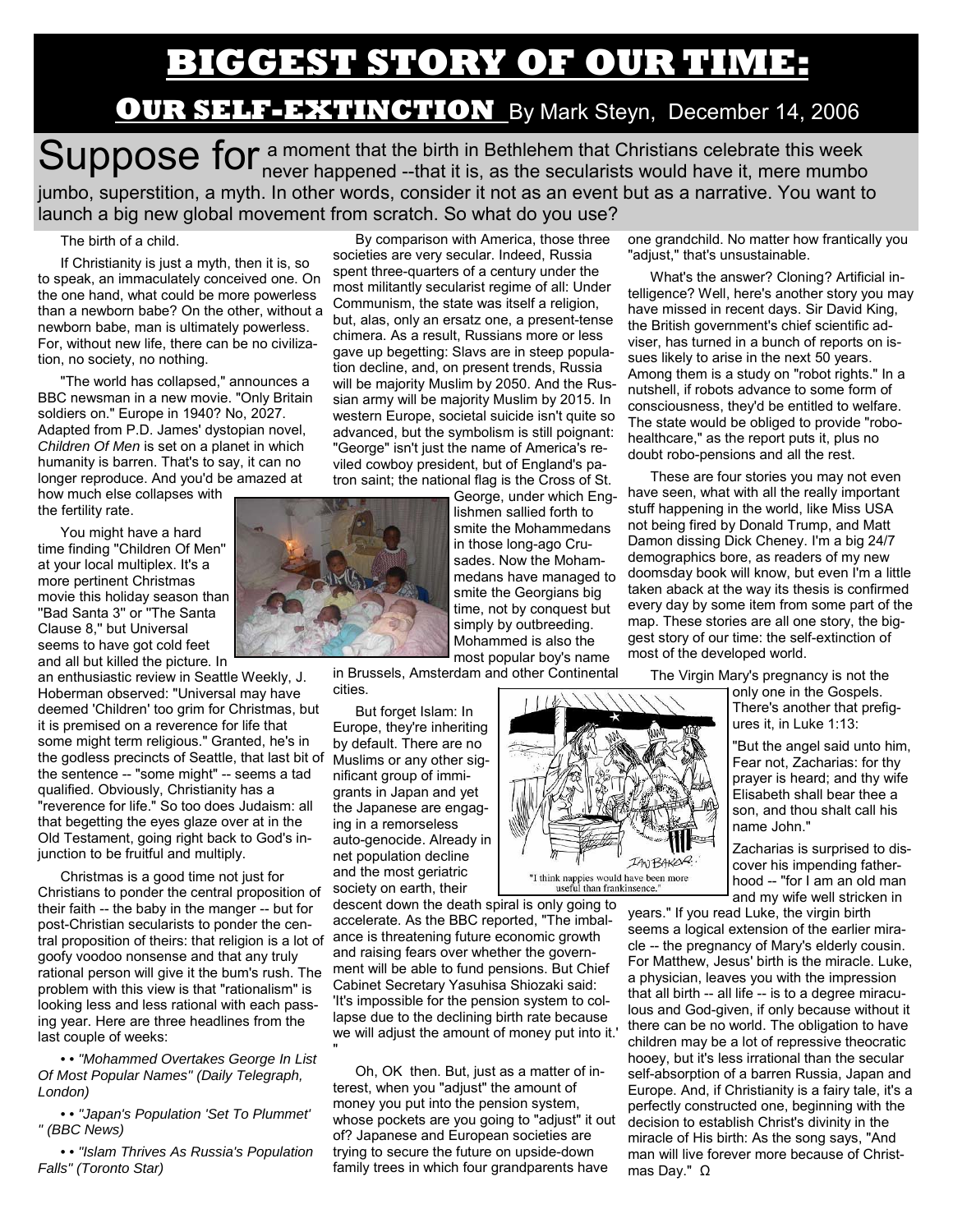### **ARAB NATIONALISM'S LAST GASP Robert D. Kaplan,** L.A.Times, 1/7/07

### Just as the <sup>demise of Slobodan Milosevic in Yugoslavia closed the lid on national communist<br>
Wist as the parties in Eastern Europe, the demise of Saddam Hussein in Iraq appears likely to</sup> do the same for secular Arab nationalism across the Middle East.

And just as communism exited the European stage exposed for what it always truly was ? fascism without fascism's ability to make the trains run on time - secular Arab nationalism will exit the stage revealed for what /it/ always was: a despotic perversion of the western nation-state that lasted as long as it did mainly because of secret-police techniques imported from the former Soviet Union.

Arab nationalism's roots go back to the revolt against European colonialism in the early decades of the 20th century. But as it developed, it faced a serious problem: Because it was organized around the artificial national borders that these same colonialists had drawn - which generally ignored ethnic and sectarian lines - the result, in too many cases, was multiethnic rivalry and the subjugation of one part of the population by another.

In Iraq, for instance, the national borders created a state in which the majority Shiites were subjugated by the minority Sunnis (as we all now know). In Syria, the majority Sunnis came to be subjugated by the minority Alawites, who constitute a branch of Shiism (and who had been favored in the armed forces by the French). In Lebanon, it was the Shiites who ended up subjugated by both Christians and Sunnis.

No sooner were these independent new states created than the ties of faith and tribe were undermining them. A fragile unity of sorts could only be achieved by recourse to secular nationalism, which, on paper at least, aimed to transcend those bitter rivalries.

Indeed, the more artificial the state, the more extreme the secular ideology had to be to hold it together. To secure unwieldy tribal assemblages, for instance, an austere state socialism was required in Algeria, and a form of "Dear Leader Absolutism" in Libya. Because Syria and Iraq were also artificial constructs, these two states resorted to Baathism—another bastardized form of state socialism.

Contrast all this with places such as Morocco, Tunisia and Egypt, which were age-old civilization clusters whose identities, rather than artificial, harked back to antiquity. It should be no surprise that these places produced more benign forms of secular government.

The two extremes in the Arab world became Tunisia and Iraq. Tunisia, a small country of Sunni Arabs with no internal divisions, which traced its borders back to ancient Carthage, produced Habib Bourguiba, the Arab version of the enlightened Turkish modernizer Kemal Ataturk. Iraq, a Frankenstein monster of a country assembled from warring ethnic and sectarian groups by the British, produced Saddam Hussein, the Arab Stalin.

The defining fact of the Cold War years in the Middle East was competition among these insecure new states for the right to inherit themantle of the deceased Ottoman Turkish empire, which had held sway over most of their territories for centuries. Because Israel served as a symbolic replacement for the other to prove its anti-Zionist bona fide European colo-that had drifted into Arab cities from the counnialism, each new state tried to outdo the other to prove its anti-Zionist bona fides.

Egypt, the Arab world's demographic hub, had the advantage, especially as its leader, Gamal Abdel Nassar, psychologically mobilized the Arab masses by standing up to an invasion by Britain, France and Israel in October 1956, leading to a withdrawal of these "colonial" powers from the Suez Canal. Thus began the high-water mark of secular Arabism, which lasted until Nasser's humiliation by the Israelis in the 1967 war.

The Palestine Liberation Organization merged in the waning years of Nasserism. It was modeled after the other secular nationalist movements - so much so that its foundational text, the 1938 book "The Arab Awakening," was written not by a Muslim but by a Greek Orthodox Christian, George Antonius. Another Christian, George Habash, became one of the PLO's most radical guiding lights.

The defining organizational attribute of secular Arab nationalism was the military emergency regime - witness Egypt, Syria and Iraq. That justified its existence by the continued state of war with Israel. Also working against liberal change in the Middle East was the influence of the Soviet Union. With Soviet military and economic aid for the secular nationalists came the techniques of East Bloc security services.

Nowhere was this more apparent than in the two Baathist countries, Syria and Iraq. The result of made-in-Moscow surveillance techniques was the emergence in the early 1970s of a new class of dictator Hafez Assad in Syria and Saddam Hussein in Iraq who, unlike their predecessors, were not overthrown by yet another general or colonel after a short time in office.

These new men stayed in power for decades because anyone who opposed them, no matter how furtively, was soon identified and destroyed.

Thus it was that the Nasserites, the Baathists from Syria and Iraq and the austere pseudo-Marxists from Algeria vied with each other for influence. The PLO, as the supreme

symbol of the anti-Zionist struggle, was the beneficiary of the competition. But when the Berlin Wall collapsed and aid from the East Bloc began to dry up, Palestine had still not been liberated, even as creaky, authoritarian bureaucracies across the Arab world were decaying.

Beneath the carapace of secularism, a disturbing brew of religious and sectarian tensions had always simmered. Islamism merged from an upwardly mobile peasantry tryside. In the countryside, Islam was an integral part of a traditional existence and generally nonpolitical, but in these pseudo-Westernized cities, filled with the worst sorts of temptations, religion required a severity and ideological component in order to keep families together and teenage boys from slipping into crime.

Alas, what really killed secular Arab nationalism - much more so than the dark influence of the Soviet police state or the mobilizing distraction of the Zionist threat - was the combination of a bad form of urbanization and what Middle East expert Michael Hudson in the 1970s labeled the "primordial identifications" of tribe and sect and religion.

As the secularized Arab state withered, these sub-state loyalties reemerged full bore, making even further mockery of the borders of the Arab world - because tribe- and faithbased communities have little use for national borders.

Those who proclaim today that the only real solution to the Arab dilemma is political freedom are correct. The problem is that they are describing a process that could encompass several bloody decades. After all, it took centuries for stable democracy as we know it to evolve in Europe. In this Darwinian shaking-out process, the new forms of political legitimacy may more closely resemble militarized social welfare organizations such as Hezbollah and the Al Mahdi army than the ramshackle contrivances of the European model that we saw in the post-colonial era.

Right before the trap door was opened, Hussein's executioners chanted *"Muqtada, Muqtada, Muqtada,"* referring to Shiite militia leader Muqtada Sadr - because what was supposed to have been retribution for crimes against humanity had, despite all of our efforts, turned into another sectarian killing. Such is the abyss that follows secular Arab nationalism. Δ

ROBERT D. KAPLAN is a correspondent for the Atlantic Monthly and a visiting professor at the U.S. Naval Academy.